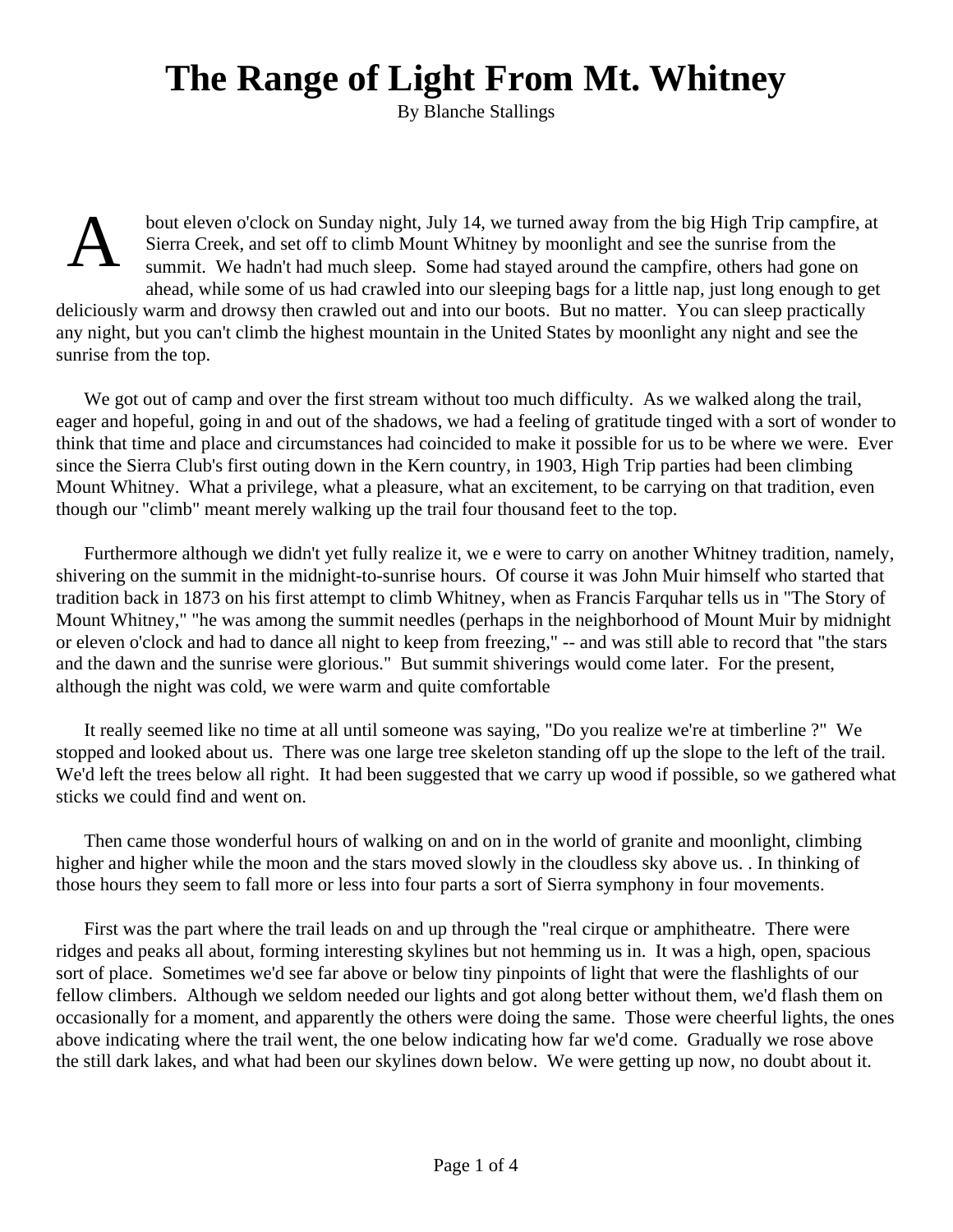Another light that we'd see from time to time practically all the way to the top was a campfire, presumably our own down at Sierra Creek. We wondered how it happened to be burning all night. It was pleasant to picture the camp down there among the trees: that certain atmosphere and glow of a big campfire after practically everyone has gone off to bed and the fire burns on through the night, casting its quiet warm light on the branches of the trees; darkness around the commissary, with perhaps a few coals still glowing under a kettle or two; moonlight on the meadows and the pine trees and the stream.

Next came something quite different, the fascinating part of the trail that goes around among the pinnacles. What strange spires, what weird forms rising all about us. What an exciting place any time; what an enchanting place in the moonlight! It was somewhere in this general part of the trip when we suddenly felt the faintest touch of cold wind. Up to that moment it had been perfectly still and just pleasantly cold. This was some thing different, the entrance of a theme heretofore merely suggested. From then on the wind became steadily colder and colder as we climbed higher and higher, reaching its climax on the summit. It was also in this general part of the trip that we found the first polemonium, then more and more of it. Bright as the moonlight was, however, polemonium was little more the another clump of something growing until the additional light of a flashlight someone was carrying revealed its fluffy blue blossoms, its graceful green foliage.

But now we were beginning to wonder what was happening over on east side. Hours had passed, and dawn couldn't be far away. As we looked about us and out over the mountains to the west it was still night and full moonlight. But wasn't the sky up to the right just a bit lighter? And what about our shadows? A fellow climber had remarked, as he passed us on the trail, that there would come a moment when the light from the east would be exactly equal to the light from the moon and then we wouldn't have any shadows. We looked for them now. They were still there, but we wondered if they were quite as distinct as they had been before. Another theme that had been running quietly but persistently through the whole trip, continually urging us on, now became more insistent: could we reach the summit by sunrise ? We pressed on.

Then all at once came that unforgettable moment—and this was where the next part came in—when we suddenly found ourselves looking out through the first window with its astounding, breathtaking view down the east side. The valley was eleven thousand feet below. Most startling of all, however, was the strip of glowing red sky, fading into orange and yellow, above the eastern horizon. We had hoped to be on the summit by this time. Still, if we had been, as some of the party were, we'd have missed this dramatic view through the first window. Wasn't it really better this way? But now it would be a race to see who reached the summit first, the sun's rays or the mountaineers. We must hurry on, but not too soon. This was something to remember: the way the mountain dropped off below us; the dim early morning light on the rock of the chimney; the valley and mountains beyond it deep blue in night; the tiny cluster of lights that was Lone Pine; the color of the sky; the contrast, so striking at this point, between the mountain world on the one hand and the desert world on the other, between the feeling of night on the west side and of morning on the east side. Then too, for all the spectacular qualities of the scene, there was something completely and utterly unpretentious about it, a wonderful satisfying naturalness and quietness.

As we passed each window after that the eastern sky was brighter and there was more light on the spires rising above the openings.. Then we'd go back into the moonlit world. As we approached the last window there was so much light on the spire that we were sure we'd see the sun when we reached it, but we didn't. Only the lighter eastern sky, the darkness of the valley, the little lights of Lone Pine.

Then came another distinctive part of the trip, the summit. It began with that last long drag. We tried to go faster but simply couldn't at that altitude. We passed a snowfield. There was ice on the trail at one place. But at last someone ahead was on the skyline, and soon we were on the final rock slabs just below the summit. Had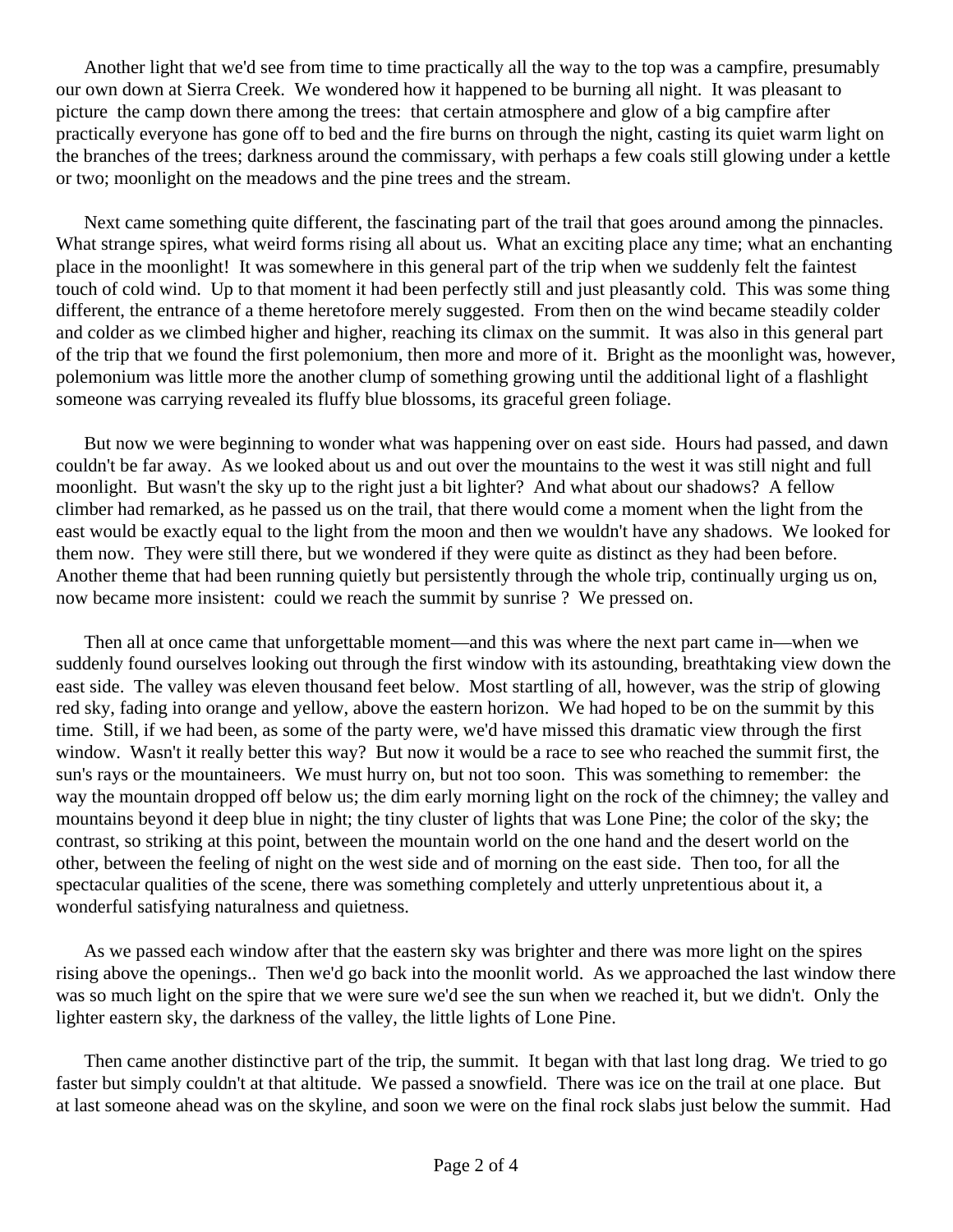we made it? We looked out over the east side. The sun was a round fiery ball coming over the skyline. The first rays got there ahead of us. But no matter. It was the end of the moonlight climb, it was the top of the United States, it was the top of the "Range of Light," and it was sunrise! It was also something else.

If Professor Langley, after selecting Mount Whitney (quoting Mr. Farquhar) "as the site for conducting observations to determine the amount and quality of the heat sent to the earth by the sun," had confined his stay: on the summit to a sunrise hour, as we did, I think he might well have been justified in concluding that the amount of solar heat was, after all, so nearly infinitesimal as to be scarcely worth measuring. Yes, now more than ever it was cold. It was bitterly, fiercely cold, and the wind cut through parkas and jackets as if they had been sieves. Someone said the thermometer registered thirty degrees, but the wind made it seem even colder, so much so in fact that it would have been a bit difficult at times for some of us to re member what we'd come up for, anyhow, if it hadn't been for the campfire over by the hut.

How grateful we were for that fire! Someone had gone up on horseback the afternoon before and taken a pack of wood, and almost everyone had carried up a few pieces from timberline. It all added up to a little fire that will long be remembered as the only warm thing on the summit, even if the wind did swirl smoke in all directions at once.

As one stood by the fire it was interesting to note that the members of the party, many of whom had reached the top long before, were in various states of activity. Some were lying fast asleep in a sort of rocky hollow, stretched out flat, with just the tops of their heads sticking out of warm looking sleeping bags. Not a bad idea, taking along your sleeping bag. Even if you didn't lie down and go to sleep in it you could drape it about the body, as some were demonstrating, thus creating a stunning effect while providing additional warmth. At the other extreme were those who seemed not unduly tired, sleepy, or cold. They'd stand there scanning the landscape, looking through their binoculars, pointing in various directions, calling off the peaks.

Others of us were in about an average state. We'd stay by the fire for while, then go out in the wind and look at things for a while. And what things as were there to be seen, what matchless views of the Sierra, north, south, and west, what magnificent views of the east side, what mountains and passes and divides and canyons and lakes to be identified! Not only were there all these superb summit sights, but there were also all the special sunrise excitements, such as watching the various peaks light up as the first rays of the sun touched them.

Then there was the strange effect over to the west. All along the western horizon, just above the skyline, was a narrow and clearly defined strip of sky that appeared lighter, clearer, than the sky above the strip. Yet there seemed to be no clouds, no fog, no mist. It is difficult to describe, but the strip of sky and the sky above the strip were somehow different, the light was different. Then directly in front of us on the horizon, as we stood with our backs to the sun, was a pyramid—the shadow of Whitney, we were informed. Or was it? Someone waved his arms, but no change or motion was visible on the pyramid shadow. After all, what's a mere arm waving alongside of Whitney.

Of course we wanted to inspect the hut while we were there. Unfortunately the door had blown down and there was a lot of snow inside. It was even colder in there than it was outside, so we didn't linger. Then, as was to be expected, there were several in the party who still hadn't had enough excitement, so off they went to climb Mount Muir.

Well, I guess that pretty well covers the trip—except that we came down of course, and saw everything by sunlight that we'd seen by moonlight. After we got well down off the summit and out of the cold wind we began to get warm, then very sleepy; so sleepy in fact that we actually dozed off several times while walking